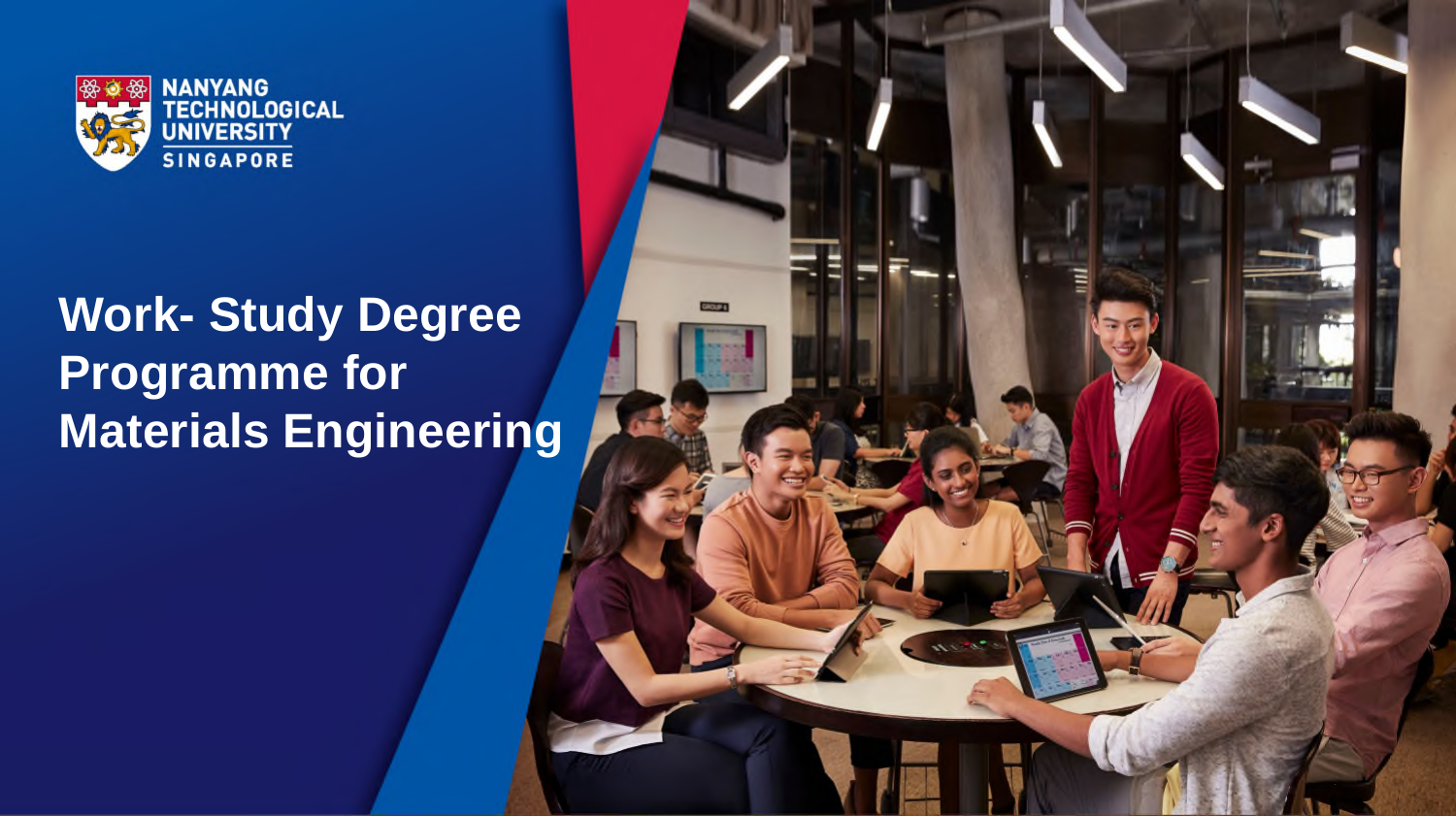## Objectives of WSDeg

To acquire and deepen work-relevant skills which will help students better transit to the workplace upon graduation and increase employability.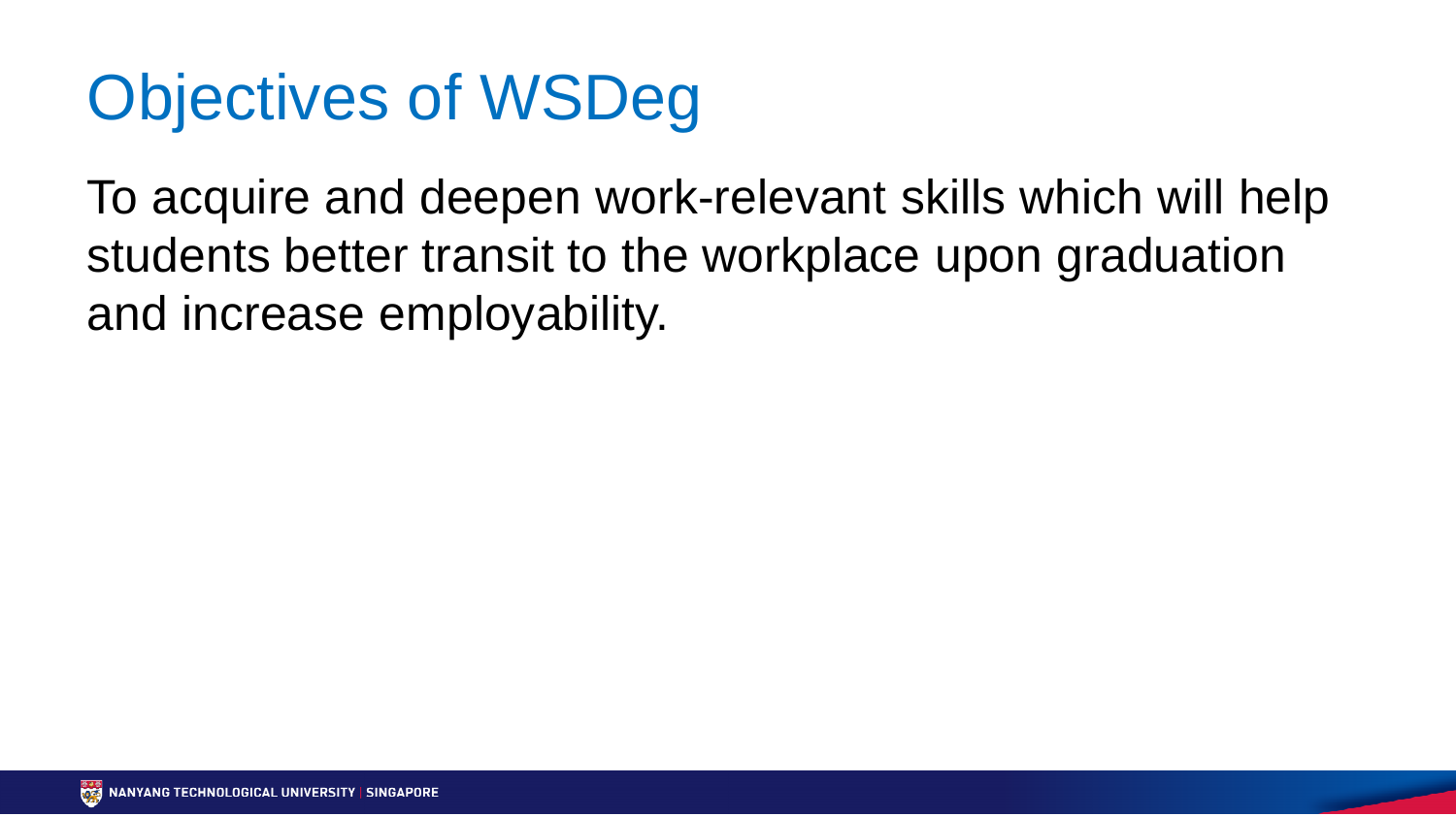#### Benefits to students

- Students as trainees can acquire **work-relevant skills** and vital work experience through learning and **application of relevant competencies** at the workplace.
- Students are being **prepared to be work-ready** after graduation.
- Students gain early **exposure** to a company's **working environment and culture**, resulting in better chance of fulltime employment upon graduation.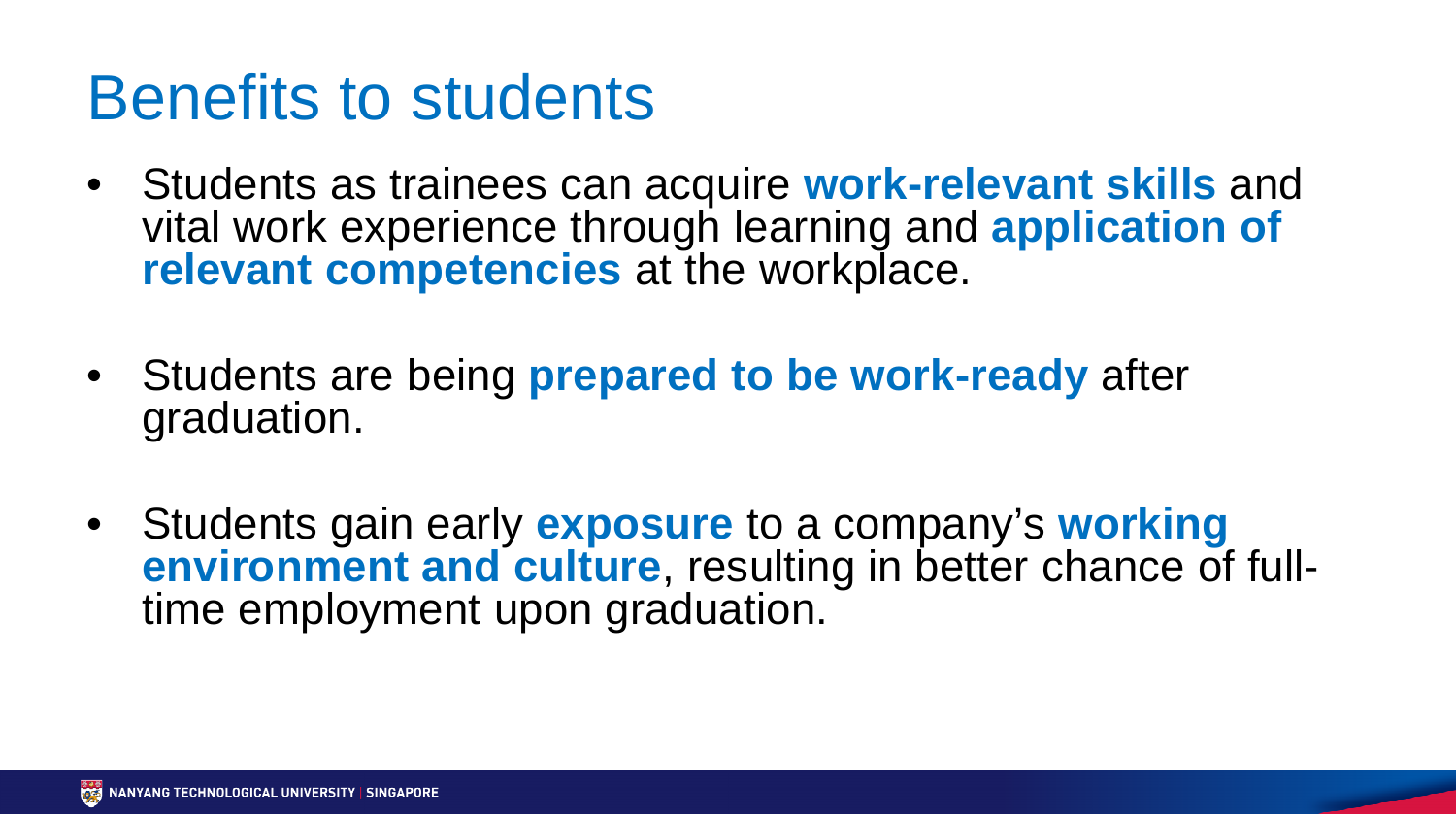#### Benefits to companies

- Host companies **gain a contributor** while the trainee is still studying.
- It provides an early opportunity to **recruit, assess and groom suitable talent.**
- The work attachment ensures **relevance of training** specific to company's needs and culture.
- It **improves retention** by fulfilling the trainee's upgrading aspirations.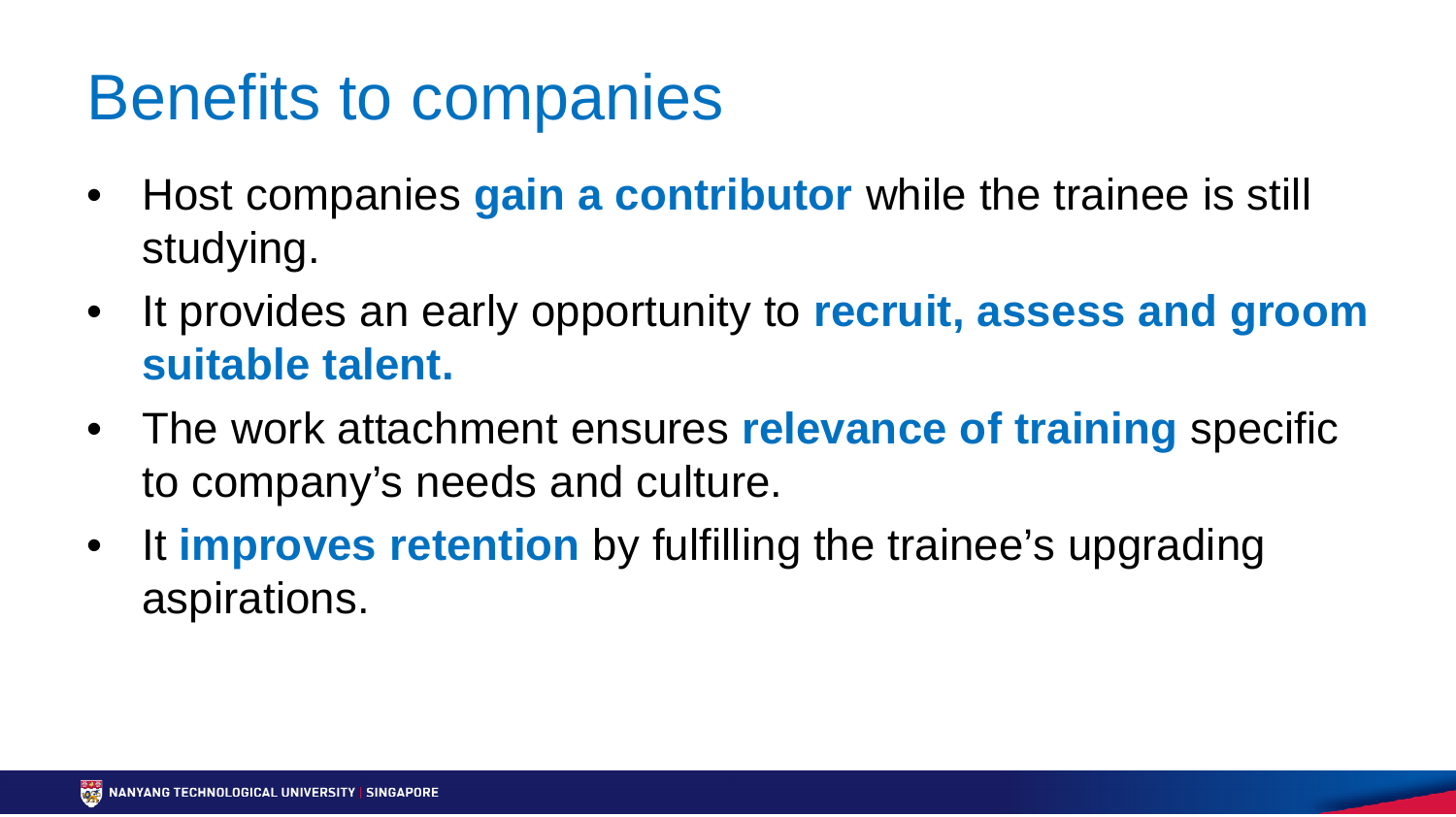#### WSDeg components

- Coursework (CW): fulfilling your module requirements
- Work term: time spent as work attachment in the company
	- Professional Attachment (PA) 5 AU (Sp Sem)/ 3 AU (Winter)
	- Professional Internship (PI) 10 AU
- Industry-sponsored Final Year Project (ISFYP) 8 AU projects are more industry-application focused
	- Process-based
	- Product-based
	- Market research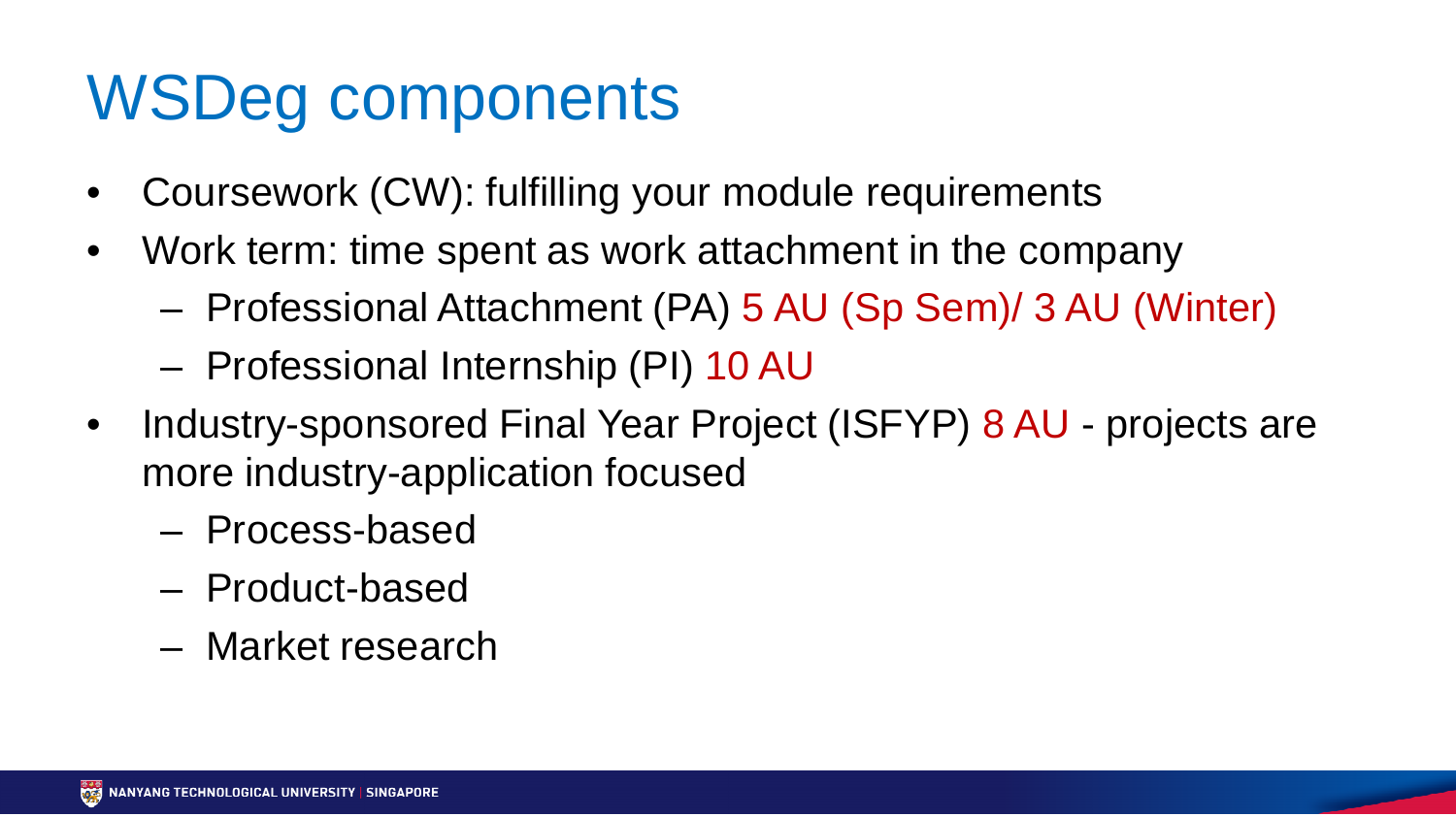# Structure of WSDeg

| <b>Y1</b>      |                  |                                                                                                                                                                                                   |           | <b>Y2</b> |                  |                           | <b>Y3</b>                |                          |                           | Y4                     |                                  |                        |  |
|----------------|------------------|---------------------------------------------------------------------------------------------------------------------------------------------------------------------------------------------------|-----------|-----------|------------------|---------------------------|--------------------------|--------------------------|---------------------------|------------------------|----------------------------------|------------------------|--|
| Sem 1          | Sem <sub>2</sub> |                                                                                                                                                                                                   | S-Sem     | Sem 1     | Sem <sub>2</sub> | S-Sem                     | Sem 1                    | Sem <sub>2</sub>         | S-Sem                     | Sem 1                  | Winter                           | Sem 2                  |  |
| <b>CW</b>      | <b>CW</b>        |                                                                                                                                                                                                   | <b>NA</b> | <b>CW</b> | <b>CW</b>        | <b>Work</b><br>term 1     | <b>Work</b><br>term 2    | <b>CW</b>                | <b>Work</b><br>term 3     | <b>ISFYP</b><br>$+$ CW | <b>Work</b><br>term <sub>4</sub> | <b>ISFYP</b><br>$+$ CW |  |
|                |                  |                                                                                                                                                                                                   |           |           |                  | $May -$<br>July<br>10 wks | $Aug -$<br>Dec<br>20 wks | $Jan -$<br>May<br>20 wks | $May -$<br>July<br>10 wks |                        | $Dec -$<br>Jan<br>7 wks          |                        |  |
| <b>Block 1</b> |                  | Discovery/Exploratory - develop foundational skillsets and fundamental industry insights<br>PA with 1 company                                                                                     |           |           |                  |                           |                          |                          |                           |                        |                                  |                        |  |
| <b>Block 2</b> |                  | Discovery/Exploratory<br>PI with 1 company which can be same as in Block 1; flexible with work term in Sem 1 or Sem 2                                                                             |           |           |                  |                           |                          |                          |                           |                        |                                  |                        |  |
| <b>Block 3</b> |                  | <b>Deepening and Enhancing Skills Sets</b><br>PA and ISFYP;<br>Commit to one company from Block 1 and/or 2; therefore, max 2 companies for WSDeg<br>ISFYP with minimum 1 day a week at the office |           |           |                  |                           |                          |                          |                           |                        |                                  |                        |  |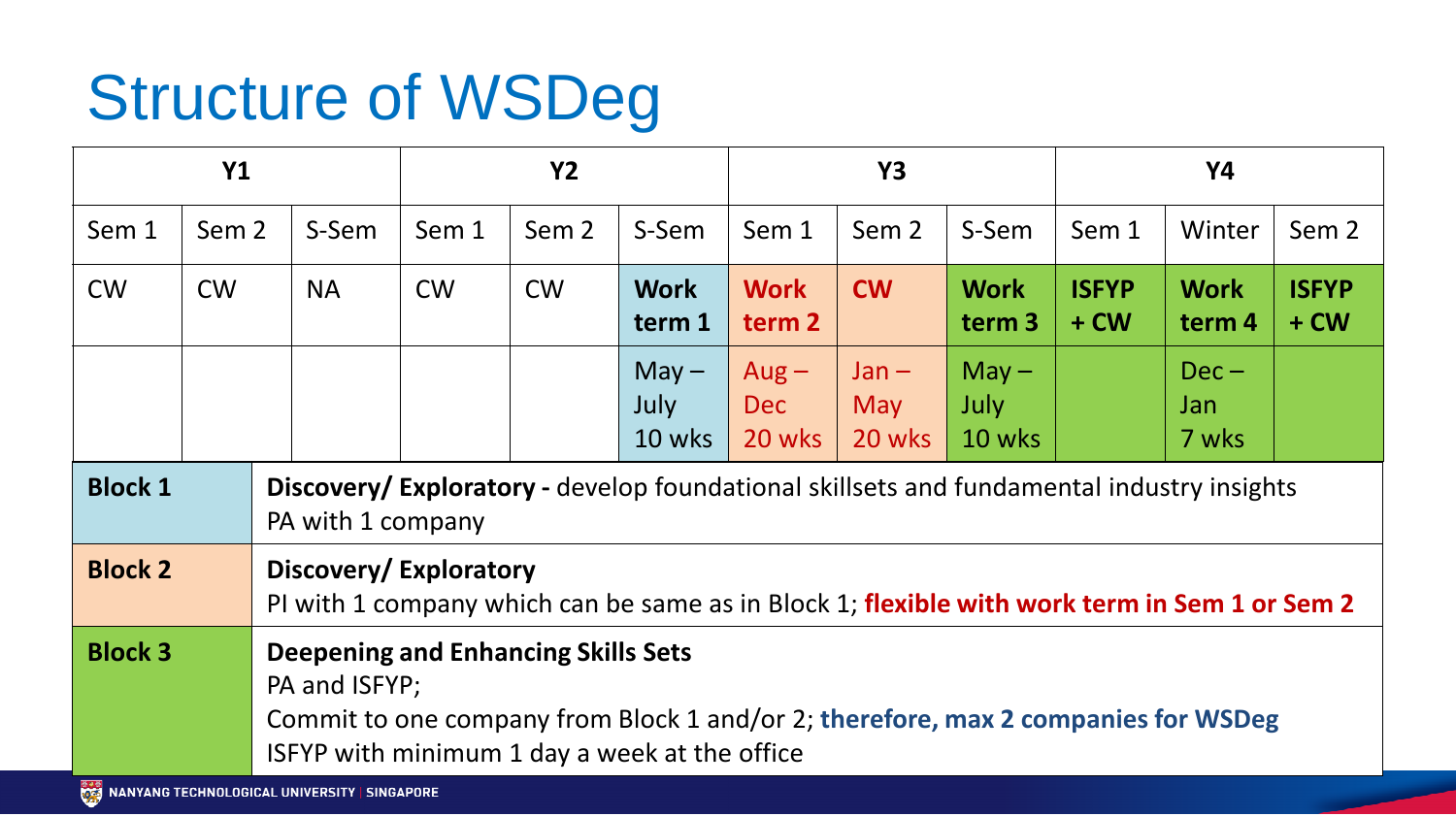#### Updated on 19 Oct 2021

 $\Box$ 

**S** 

#### **Minimum NTU WSDeg Package for Shortlisted Students**

**Internship Allowance** (Block 1 & 2) Min. \$1,000\* per month for full-time Work Terms

- Min. \$1,500\* per month for full-time Work Terms (Y3 Summer & Y4 Winter)
- No stipend for WSDeg FYP period (Day-In/Day-Out FYP)
- **Completion Bonus** ٠

\$3000\* one-time off bonus on completion of Block 3 ("If any government subsidy/ grant is to be applied , it may be towards Singapore Citizen and/or PR only)

package that WSDeg partners are giving. Please note that the **WSDeg benefits** structure can differ from company to company. All stipend will be made known to you only if you are successfully selected for each block by the company.

This is the minimum



Ξ

**Potential for Conditional Job Offer** Potential conditional job offer for candidates before graduation, subject to organisation's hiring evaluation



Performance Report/Testimonial Letter Industry recognition of performance achievements upon completion of Block 3 for student career portfolio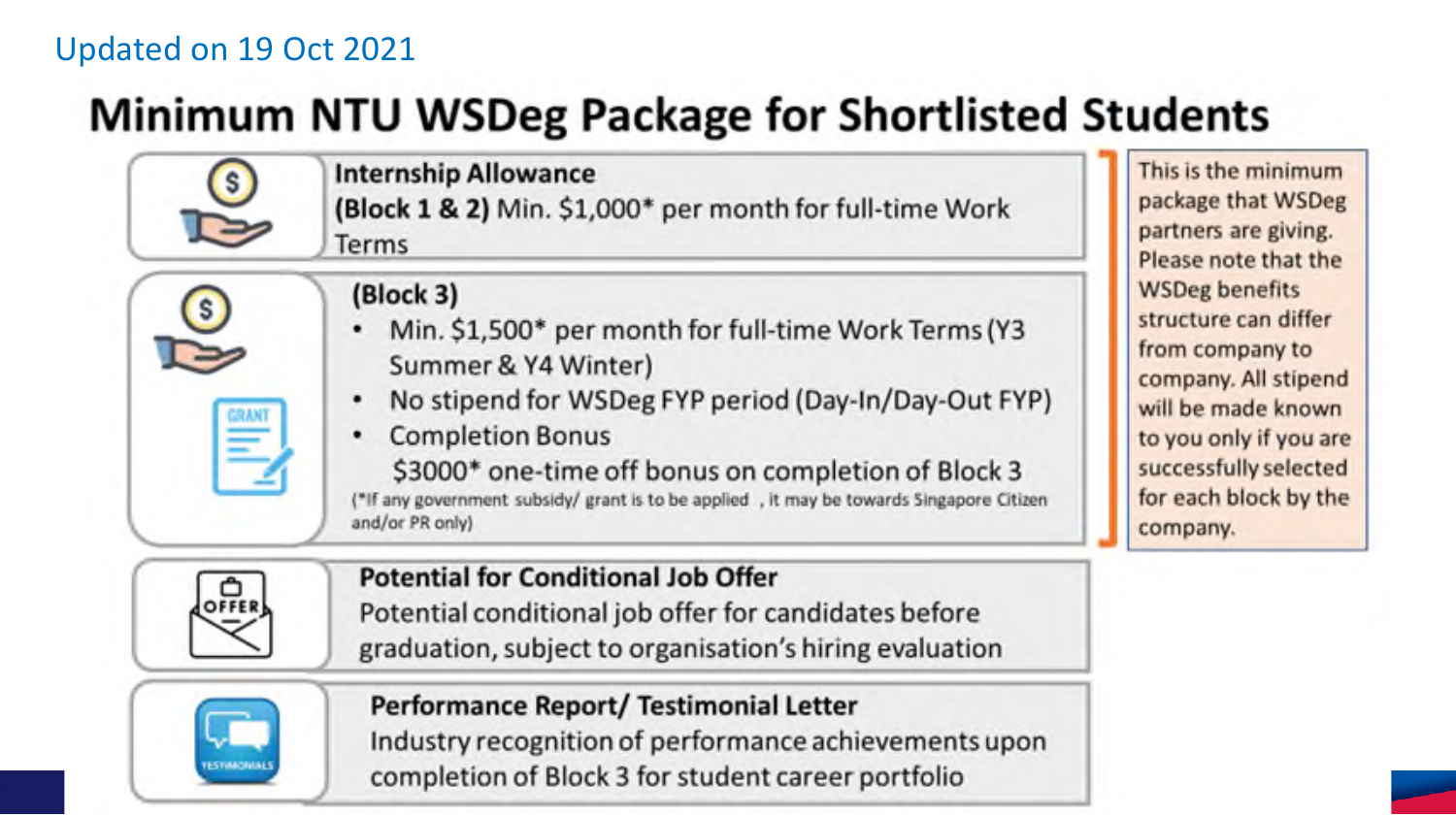## Study Plan

- Overall, similar in structure as normal curriculum.
- The AU for the 3 PA In Work Term 1, 3 and 4 will be drawn from students' Broadening & Deepening Electives (BDE). Interested students should plan their studies accordingly to free up 13 AU of BDE for the 3 PA.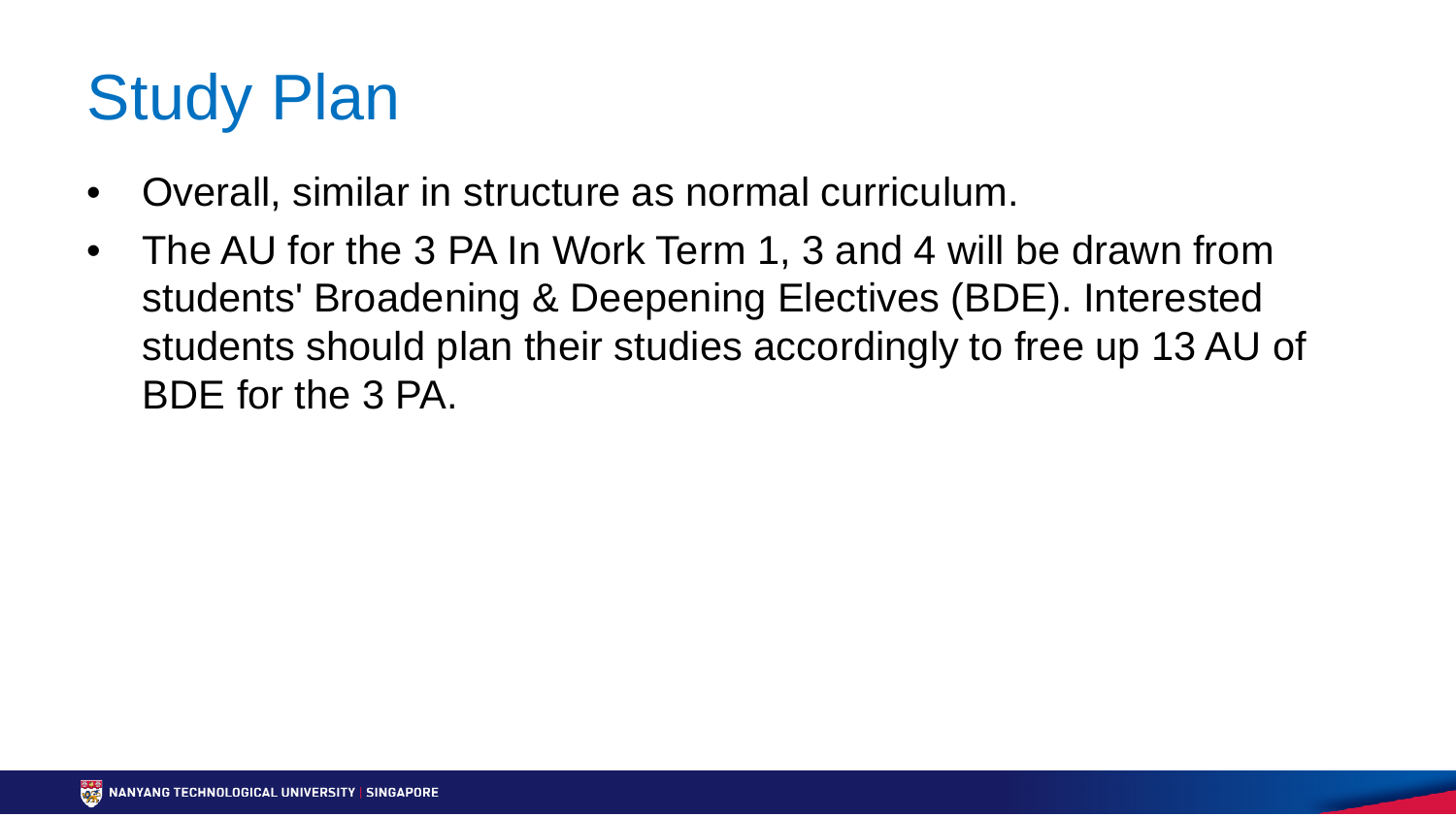## Participating companies aa August 2021

#### **WSDeg Industry Partners**







**Knowledge grows** 









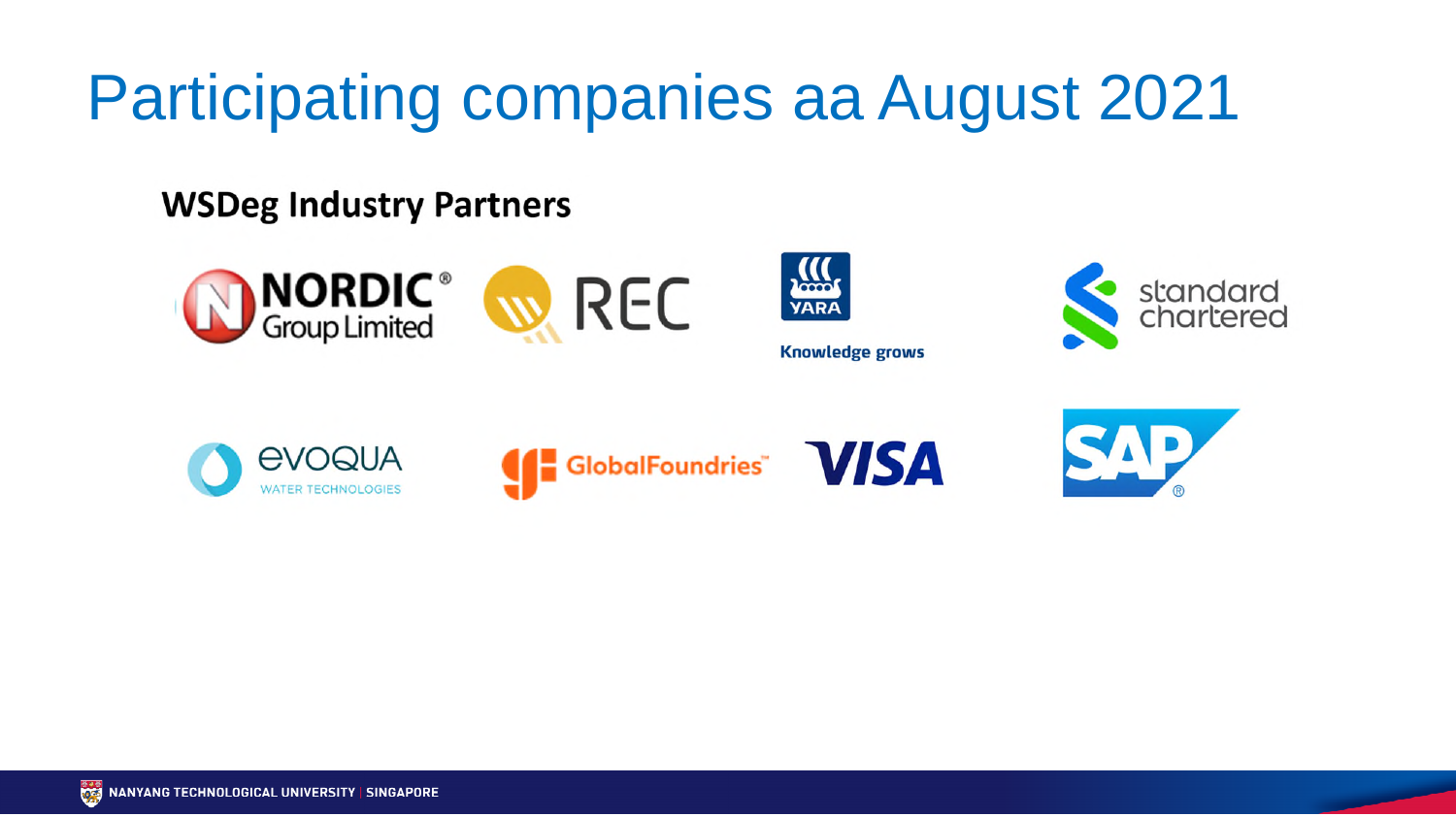### Application

- Students will be invited to apply in Year 2 Semester 1 via email.
- Students can select companies to join for their work term 1. However, *final placement is decided by companies on a competitive basis.*

**MSE Students in WSDeg**

- $AY2019 2$
- $AY2020 8$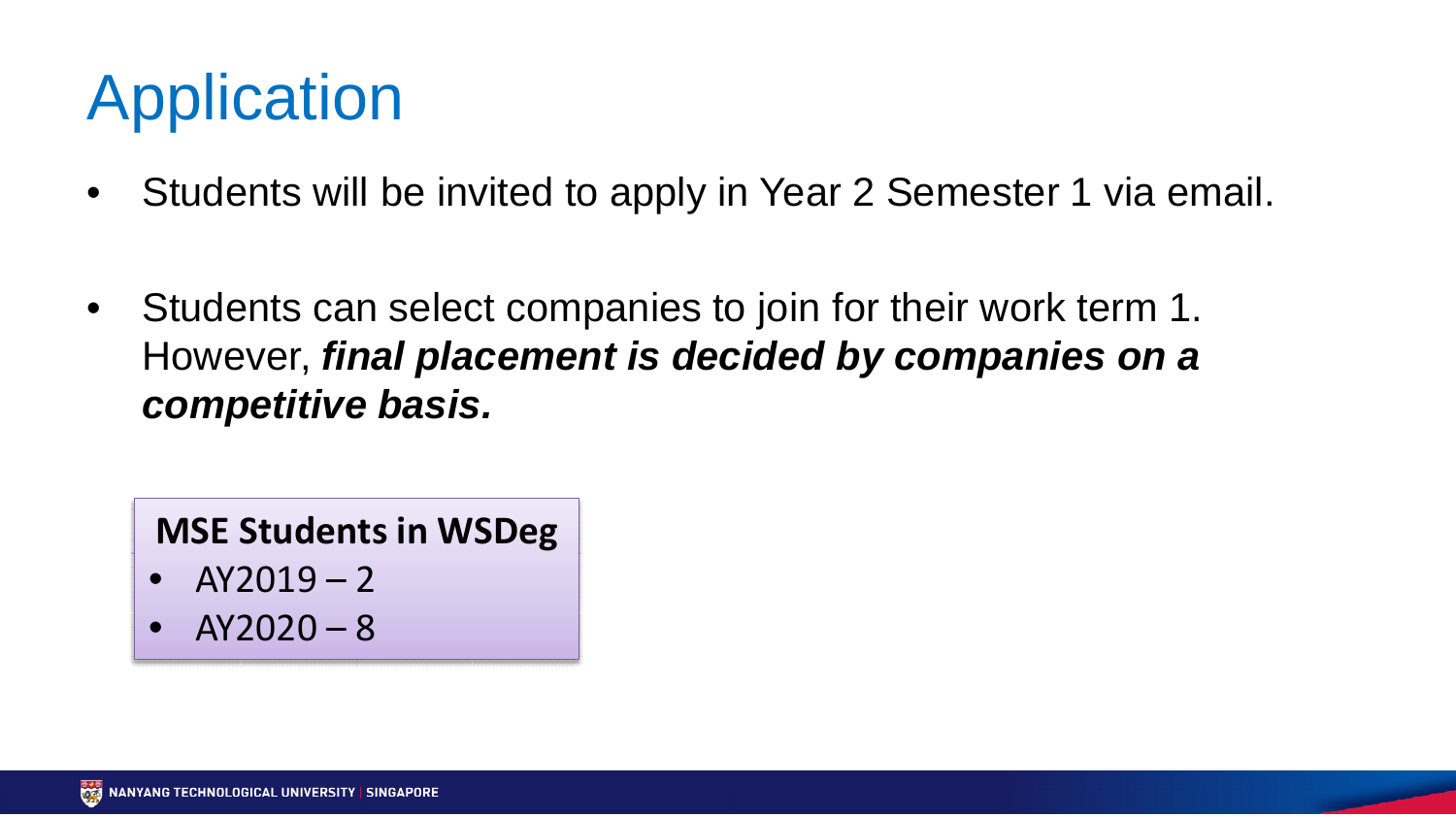

| Year 2, Oct        | Briefing/Info Session<br>Application      |  |  |  |  |  |  |
|--------------------|-------------------------------------------|--|--|--|--|--|--|
| Year 2, Nov        | Closing of applications                   |  |  |  |  |  |  |
| Year 2, Jan to Mar | Placement Process for Work term 1         |  |  |  |  |  |  |
| Year 2, Apr        | Confirmation of placement for Work term 1 |  |  |  |  |  |  |
| <b>Subsequent</b>  | CAO will advise on timelines and process  |  |  |  |  |  |  |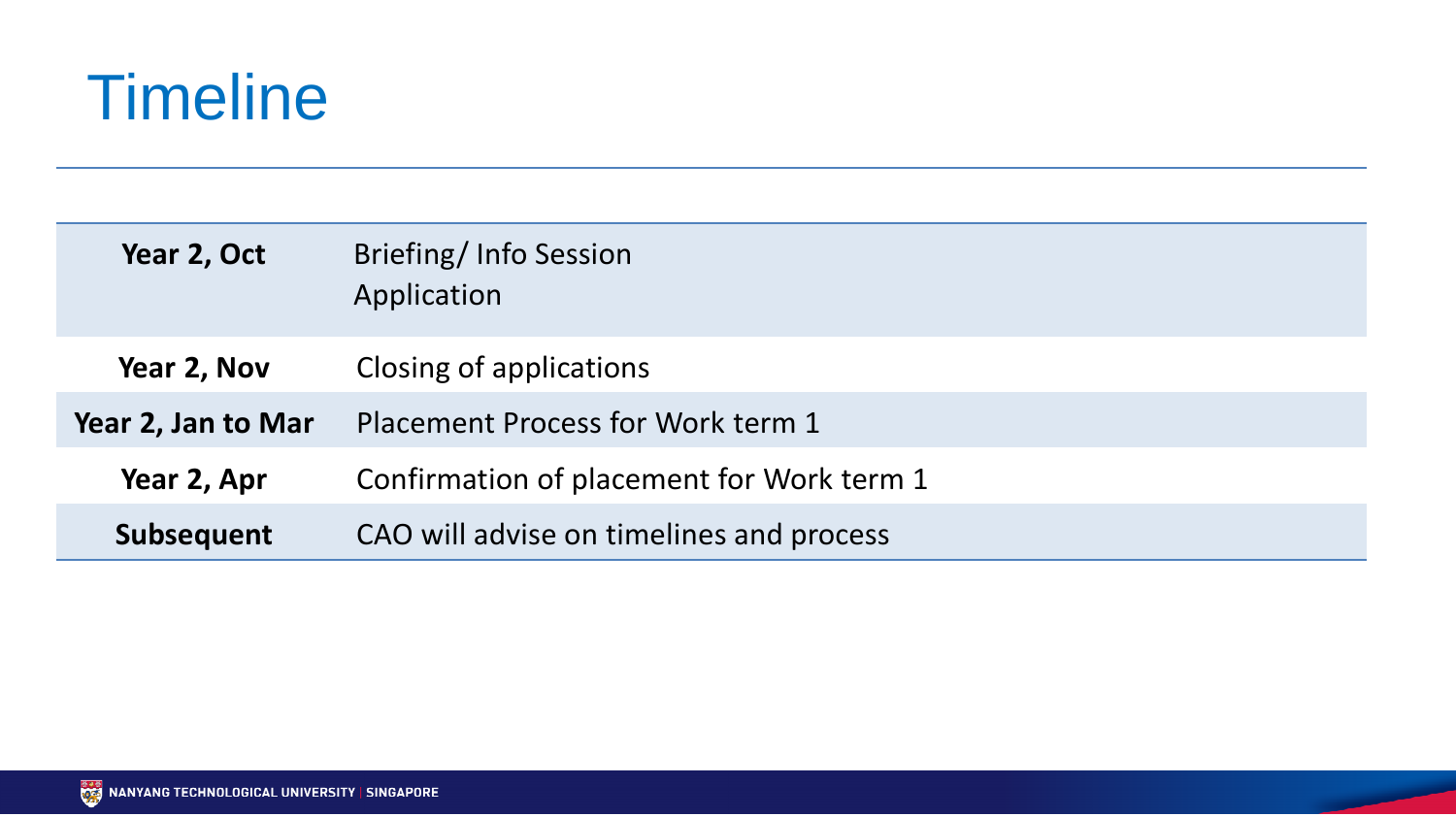#### Display in Official Transcript

Example:

#### COMPLETED THE DEGREE OF BACHELOR OF ENGINEERING (MATERIALS ENGINEERING), HONOURS (HIGHEST DISTINCTION) (A SKILLSFUTURE WORK-STUDY DEGREE)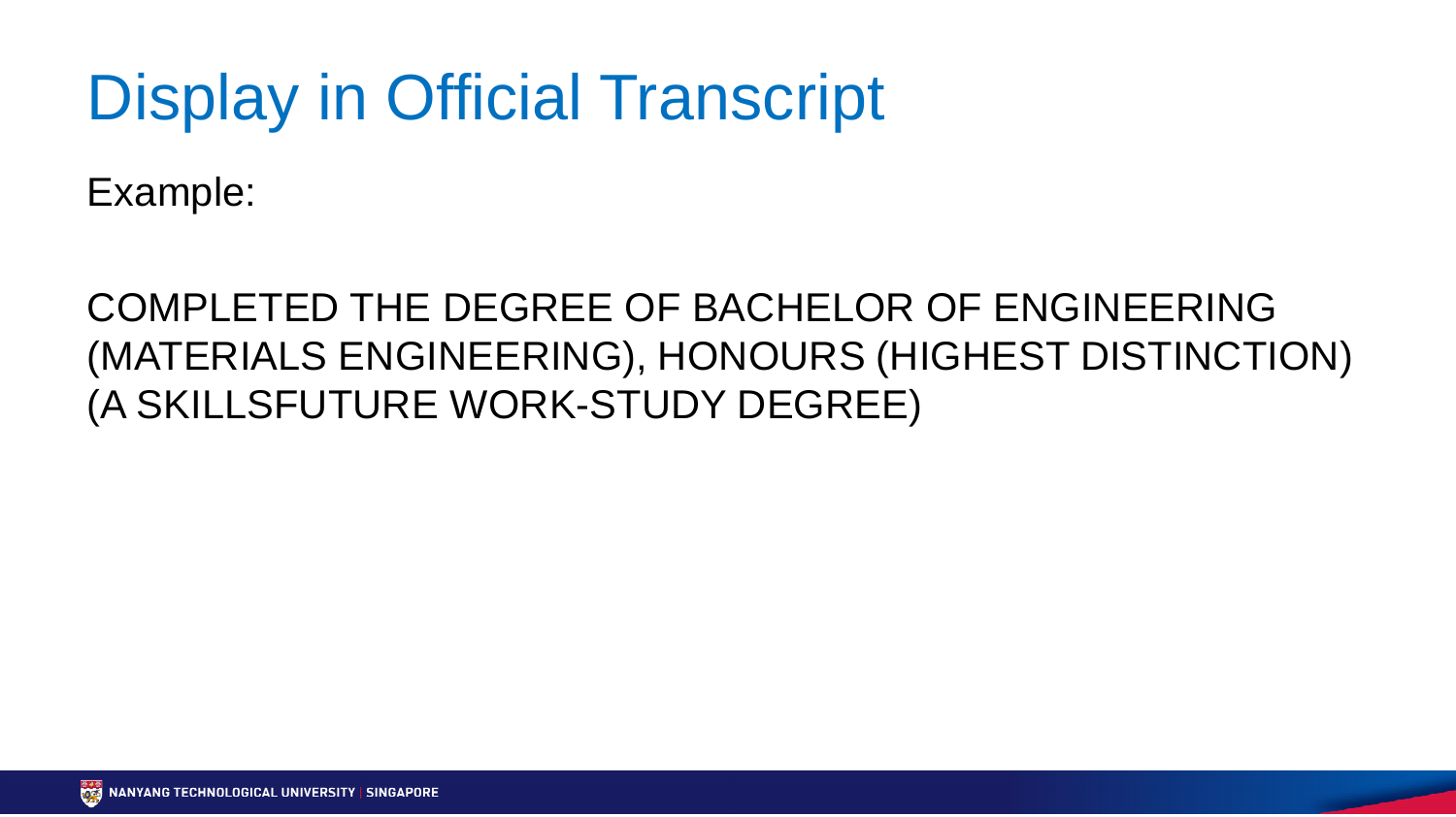#### Withdrawing from the programme

- Placement in WSDeg is competitive
- Withdrawal deprives other students the opportunity to take up WSDeg